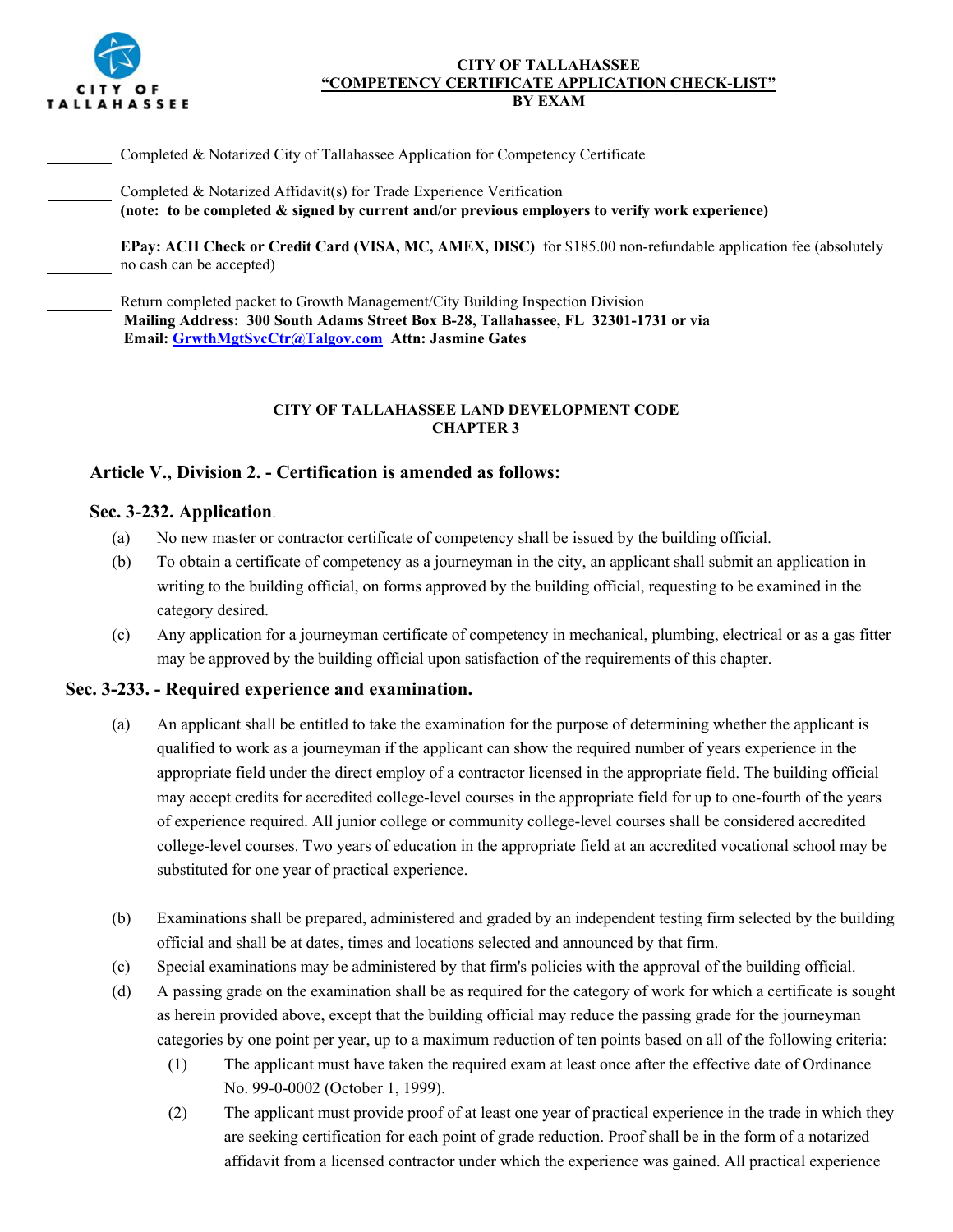used to grant points for the reduction of the passing grade must have been submitted as part of the application. The applicant will be notified of the points granted upon approval of the application for exam.

- (3) All practical experience must have been obtained while in the employ of a licensed contractor licensed in the trade for which the certification is being sought.
- (4) Only practical experience obtained beyond the minimum years experience for taking the exam may be used for reducing the required passing grade.
- (5) A certificate of competency as a journeyman obtained using experience points cannot be used to qualify an individual to take the masters exam. To take the masters exam within a trade, the applicant must have scored a minimum of 70 on the required journeyman exam.

## **Work Experience Requirements & Passing Score Requirements**

*(work experience must be under the supervision of a licensed contractor)*

| <b>Specialty</b>              | Level      | Required                                        | <b>Minimum Test</b> |
|-------------------------------|------------|-------------------------------------------------|---------------------|
|                               |            | <b>Experience</b>                               | <b>Score</b>        |
| Plumbing                      | Journeyman | Four (4) Years in the Field of Plumbing         | 70                  |
| Electrical                    | Journeyman | Four (4) Years in the Field of Electricity      | 70                  |
| Gas (natural)                 | Journeyman | One $(1)$ Year in the field of Gas              | 70                  |
| Mechanical (Air Conditioning) | Journeyman | Four (4) Years in the Field of Air Conditioning | 70                  |

**The City of Tallahassee charges a \$185.00 processing fee for the exam. Payment can be made in the form of EPay: ACH Check or Credit Card (VISA, MC, AMEX, DISC)** for \$185.00 **non-refundable application fee** (absolutely no cash can be accepted)

C**harges an examination fee of \$80.00 that must be submitted along with your test registration to** 

**\*\*If you have any questions, please contact our office at (850) 891-7001 opt. 2, then opt. 4**

**\*\*Any questions for call 1-866-720-7768 or visit their website [www.Provexam.com](http://www.provexam.com/)**

**City of Tallahassee Application for Competency Certificate Growth Management Department/Building Inspection Division Mailing Address: 300 S. Adams Street, City Hall Box B-28, Tallahassee, FL. 32301 Physical Address: 408 N. Adams Street, Tallahassee, FL. 32301**

**Journeyman Plumber Journeyman Electrician Journeyman Gas Fitter Journeyman Air Conditioning**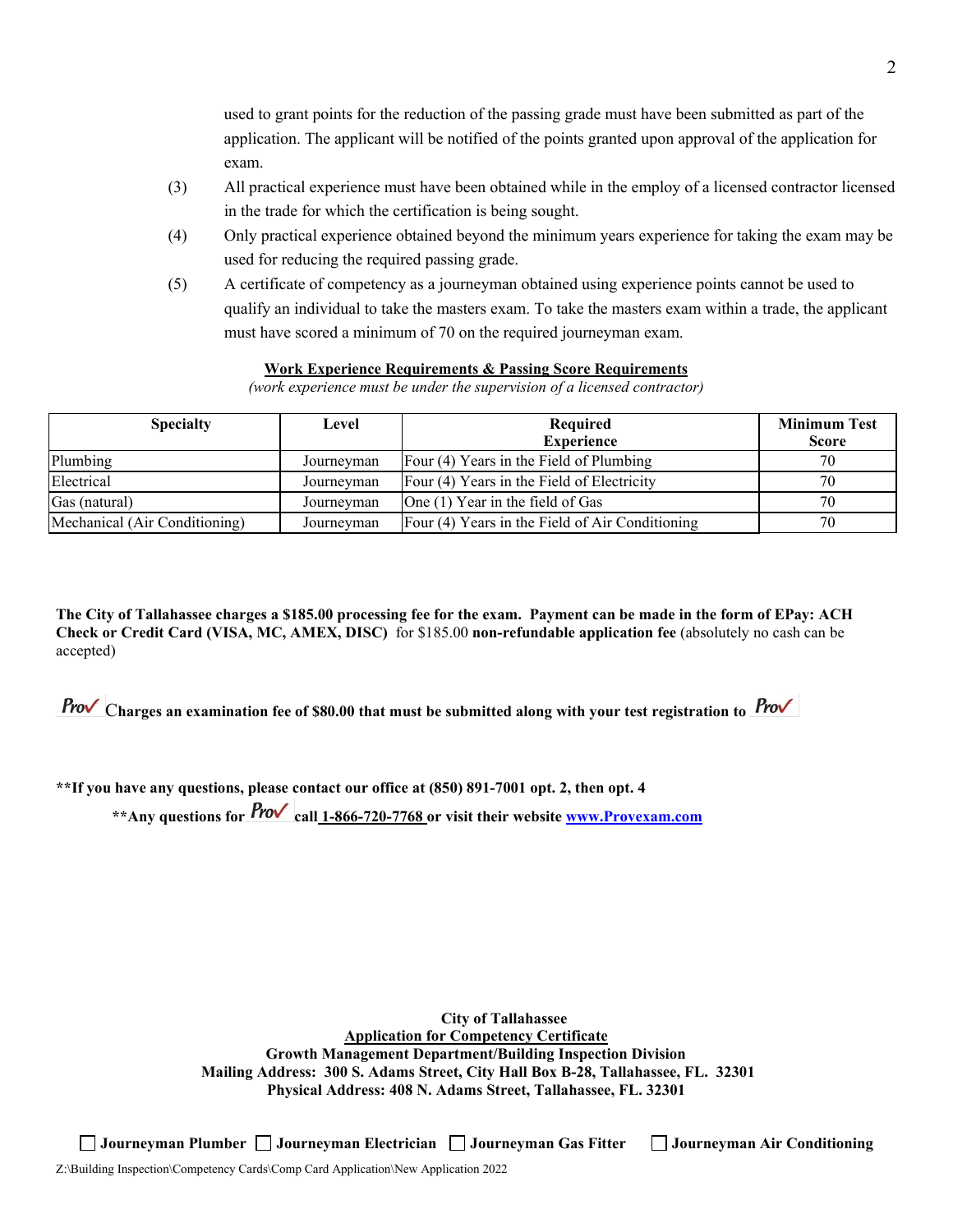#### **\* \* \* \* \* \* \* \* \* \* \* \* \* \* \* \* \* \* \* \* \* \* \* \* \* \* \* \* \* \* \* \* \* \* \* \* \* \* \* \***  *A non-refundable processing fee of \$185.00 is due upon receipt of application* **\* \* \* \* \* \* \* \* \* \* \* \* \* \* \* \* \* \* \* \* \* \* \* \* \* \* \* \* \* \* \* \* \* \* \* \* \* \* \* \***

### **Complete the Following Information:**

| Name:                                                                               |               | Date Of Birth $\frac{1}{\sqrt{2\pi}}$                                                                                                                                                                                                                                  |
|-------------------------------------------------------------------------------------|---------------|------------------------------------------------------------------------------------------------------------------------------------------------------------------------------------------------------------------------------------------------------------------------|
| Residence Address: City/State/Zip                                                   |               |                                                                                                                                                                                                                                                                        |
|                                                                                     |               |                                                                                                                                                                                                                                                                        |
| revoked."                                                                           |               | Answer the Following Questions: "If this application is falsified in any manner, the Building Official may reject it. Further, if<br>additional investigation after acceptance of this application indicates falsification, then your Certificate of Competency may be |
| 1. Have you ever been denied a Certificate of Competency by any Board of Examiners? |               |                                                                                                                                                                                                                                                                        |
|                                                                                     |               |                                                                                                                                                                                                                                                                        |
| 2. Have you ever had a Certificate of Competency revoked by any Board of examiners? |               |                                                                                                                                                                                                                                                                        |
| 3.<br>indicate below)                                                               |               | List the jurisdictions in which you presently hold a Certificate of Competency. (If you currently hold a State Registrations,                                                                                                                                          |
| Jurisdiction<br>Certificate Number                                                  | Date Received |                                                                                                                                                                                                                                                                        |
|                                                                                     |               |                                                                                                                                                                                                                                                                        |
|                                                                                     |               |                                                                                                                                                                                                                                                                        |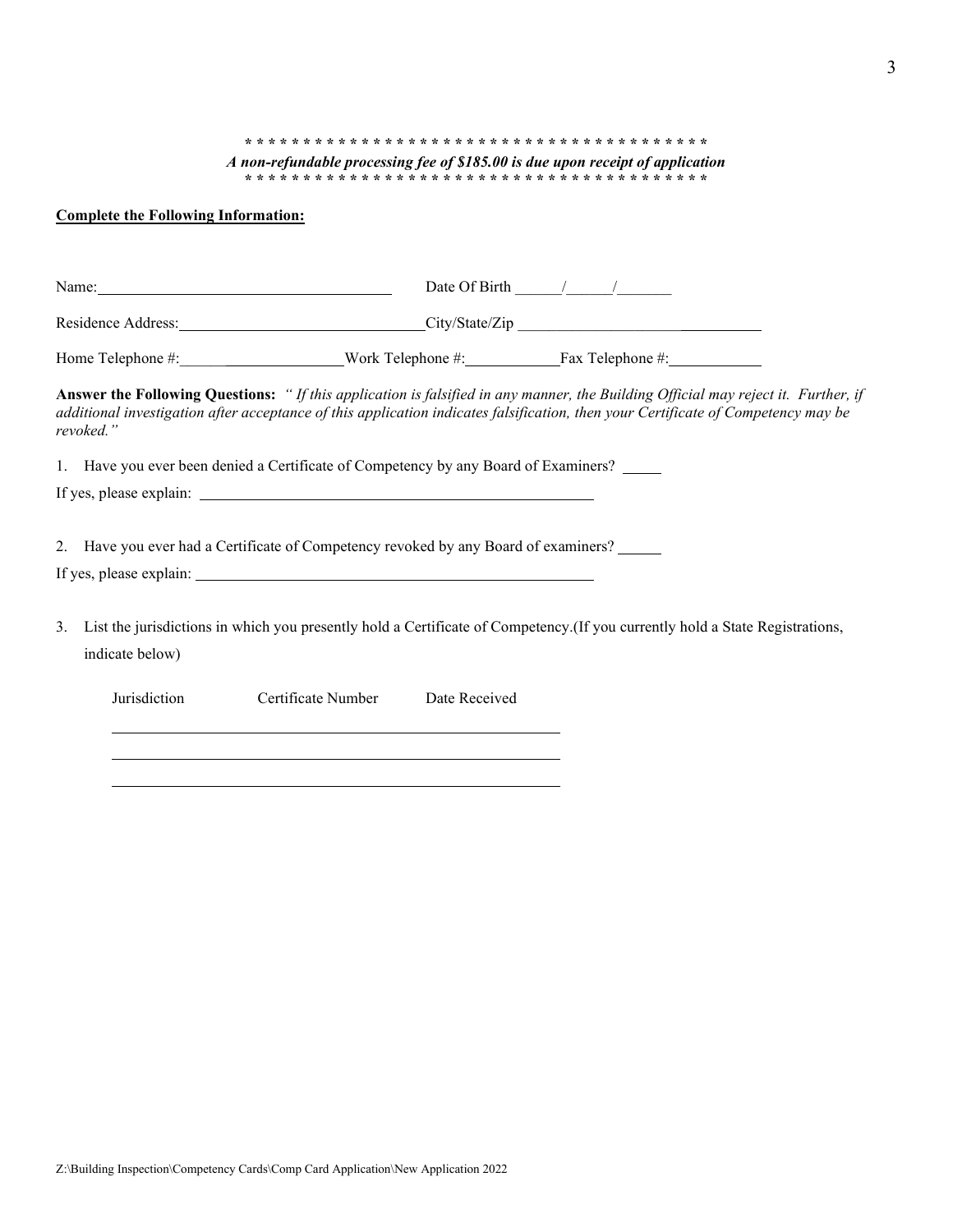#### **Work History**

| Name of Firm Where Presently Employed |          |              |
|---------------------------------------|----------|--------------|
|                                       |          |              |
| <b>Business Address</b>               |          |              |
|                                       |          |              |
| Employer License Number               | Position | Date Started |

**List of Previous Employment:** "*List name and address of employer and your job title. Please note that work experience must have been under the supervision of a licensed contractor in order to count towards eligibility to take the exam. In addition, you will need to provide an affidavit from your listed employers, including your present employer verifying employment dates and duties performed."*

|                                                                                                                                                                                                                                                                                                                                                                                                                                        |                                                                                              | Dates Employed |  |
|----------------------------------------------------------------------------------------------------------------------------------------------------------------------------------------------------------------------------------------------------------------------------------------------------------------------------------------------------------------------------------------------------------------------------------------|----------------------------------------------------------------------------------------------|----------------|--|
|                                                                                                                                                                                                                                                                                                                                                                                                                                        | Years Months                                                                                 |                |  |
|                                                                                                                                                                                                                                                                                                                                                                                                                                        | From: $\begin{array}{c} \begin{array}{c} \text{Toc.} \\ \text{Toc.} \end{array} \end{array}$ |                |  |
|                                                                                                                                                                                                                                                                                                                                                                                                                                        | Years _______ Months                                                                         |                |  |
|                                                                                                                                                                                                                                                                                                                                                                                                                                        | From: $\begin{array}{c} \begin{array}{c} \text{Toc} \\ \text{or} \end{array} \end{array}$    |                |  |
|                                                                                                                                                                                                                                                                                                                                                                                                                                        | Years Months                                                                                 |                |  |
|                                                                                                                                                                                                                                                                                                                                                                                                                                        | From: $\begin{array}{c} \begin{array}{c} \text{Toc} \\ \text{or} \end{array} \end{array}$    |                |  |
|                                                                                                                                                                                                                                                                                                                                                                                                                                        | Years _______ Months                                                                         |                |  |
|                                                                                                                                                                                                                                                                                                                                                                                                                                        | From: $\begin{array}{c} \begin{array}{c} \text{Toc} \\ \text{or} \end{array} \end{array}$    |                |  |
|                                                                                                                                                                                                                                                                                                                                                                                                                                        | Years ______ Months                                                                          |                |  |
|                                                                                                                                                                                                                                                                                                                                                                                                                                        | From: To:                                                                                    |                |  |
|                                                                                                                                                                                                                                                                                                                                                                                                                                        |                                                                                              |                |  |
| I attest that the information herein is provided in good faith and is true and correct to the best of my knowledge and belief. If<br>the information is shown to be inaccurate for any reason, I understand that any action taken by the Building Official in<br>reliance on the inaccurate information may be rescinded.<br>(Please Print) being first duly sworn and attested say that all statements in this application are honest |                                                                                              |                |  |
| and true to the best of my knowledge and belief.                                                                                                                                                                                                                                                                                                                                                                                       |                                                                                              |                |  |
|                                                                                                                                                                                                                                                                                                                                                                                                                                        |                                                                                              |                |  |
| The foregoing instrument was acknowledged before me by _________________________                                                                                                                                                                                                                                                                                                                                                       |                                                                                              |                |  |
|                                                                                                                                                                                                                                                                                                                                                                                                                                        |                                                                                              |                |  |
| Witness my had and officially seal this day of the state of the A.D. 20                                                                                                                                                                                                                                                                                                                                                                |                                                                                              |                |  |
| Notary Public State of Florida at Large                                                                                                                                                                                                                                                                                                                                                                                                | My Commission Expires: _________                                                             | (seal)         |  |